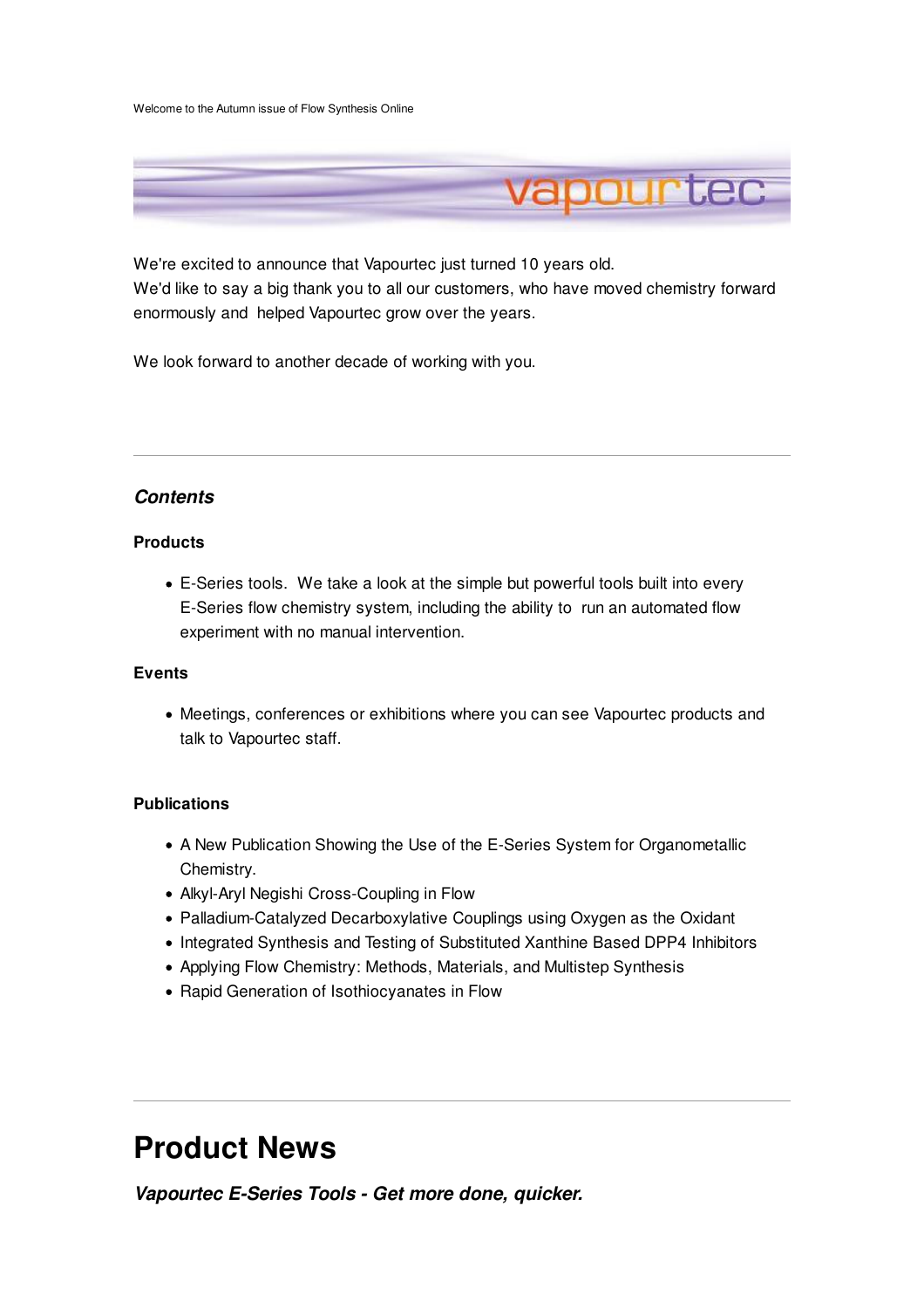The Vapourtec E-Series (launched late summer 2012) offers unrivalled capabilities for organometallic chemistry. At it's core is the revolutionary new V-3 pump, which has been extensively reviewed in the first publication mentioned in this issue of our newsletter (see below).

The E-Series is especially easy to use, not least because of the simplicity of the user interface. But in addition to the standard flow and temperature settings, the **easy-Scholar** has a number of extra tools available which make the job of running basic day-to-day experiments more straightforward than ever..



Click here for more details

## **Vapourtec E-Series Undergraduate Teaching materials**

All E-Series systems come with a set of Undergraduate Laboratory Course materials, enabling the easy-Scholar system to used as part of a hands on introduction to continuous flow chemistry in university chemistry courses.

These notes and sample reactions are also ideal for any chemist new to flow chemistry to gain an understanding of the technique.

Click here to read more



# **Events**

Events where you can see Vapourtec systems in action:

19-21 September 2013

#### **Chemspec Asia**

Bangkok International Trade & Exhibition Centre (BITEC) Click here for more details

24-25 September **2nd SCI/RSC Symposium on Continuous Processing and Flow Chemistry** Novartis, Horsham, UK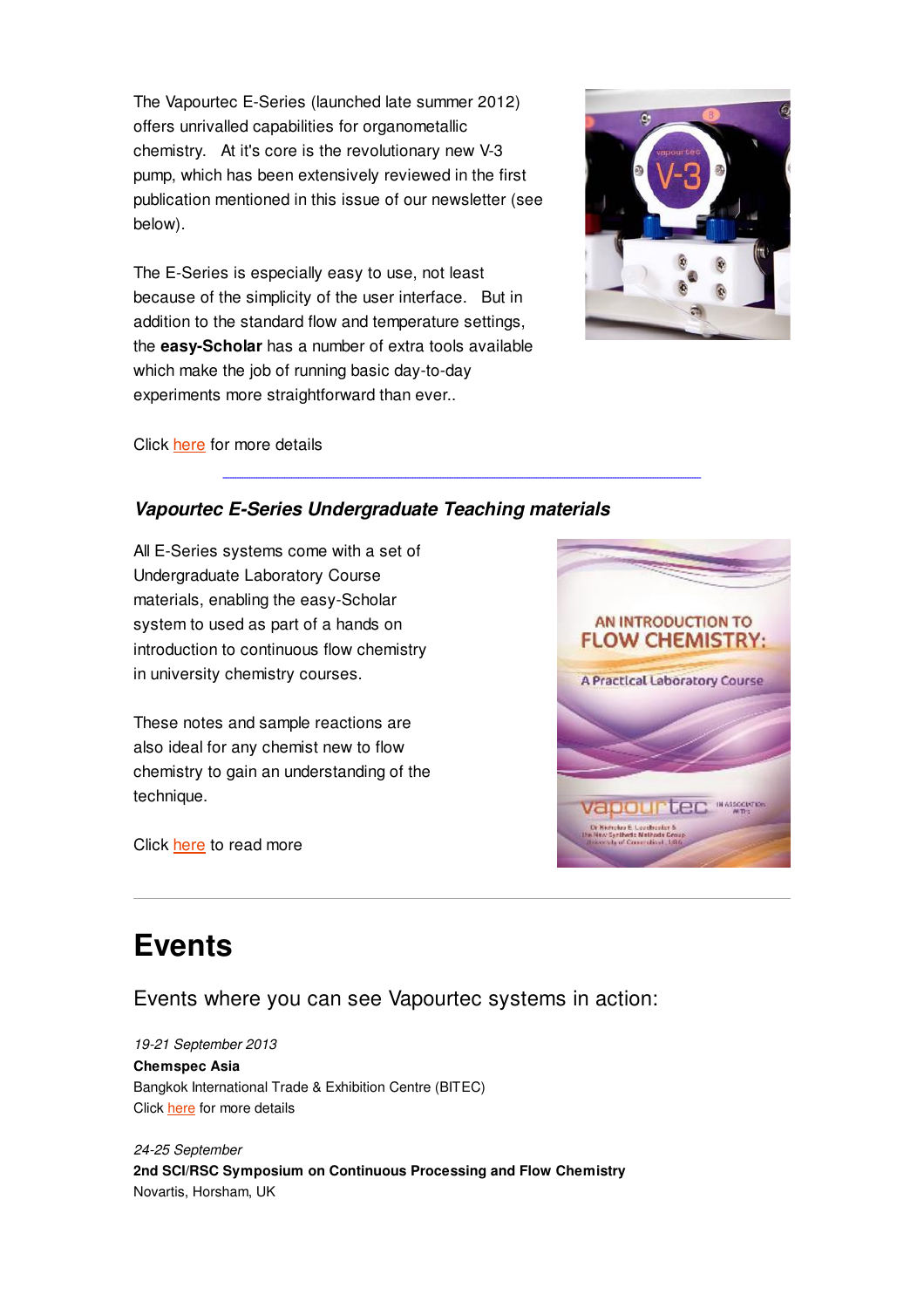Click here for more details

4-5 November **Chemistry in the Oil Industry XIII** Manchester Conference Centre, UK Click here for more details

# **Publications**

**Continuous Flow-Processing of Organometallic Reagents Using an Advanced Peristaltic Pumping System and the Telescoped Flow Synthesis of (E/Z)-Tamoxifen**

Philip R D Murray <sup>1</sup> Duncan L Browne <sup>1</sup> Julio C Pastre 1,2 Chris Butters <sup>3</sup> Duncan Guthrie <sup>3</sup> Steven V Lev<sup>1</sup>



<sup>1</sup> Department of Chemistry, University of Cambridge, UK

<sup>2</sup> Instituto de Química, University of Campinas, Brazil.

<sup>3</sup> Vapourtec Ltd, UK

A new enabling-technology for the pumping of organometallic reagents such as n-butyllithium, Grignard reagents and DIBAL-H is reported, which utilizes a newly developed chemically-resistant peristaltic pumping system. Several representative examples of its use in common transformations using these reagents, including metal-halogen exchange, addition, addition-elimination, conjugate addition and partial reduction are reported, along with examples of telescoping of the anionic reaction products. This platform allows for truly continuous pumping of these highly reactive substances and examples are demonstrated over periods of several hours, to generate multi-gram quantities of products. This work culminates in an approach to the telescoped synthesis of (E/Z)-Tamoxifen using continuous-flow organometallic reagent mediated transformations.

Click here to go straight to the publication (free access)

Click here for more details about the E-Series and usage of organometallic reagents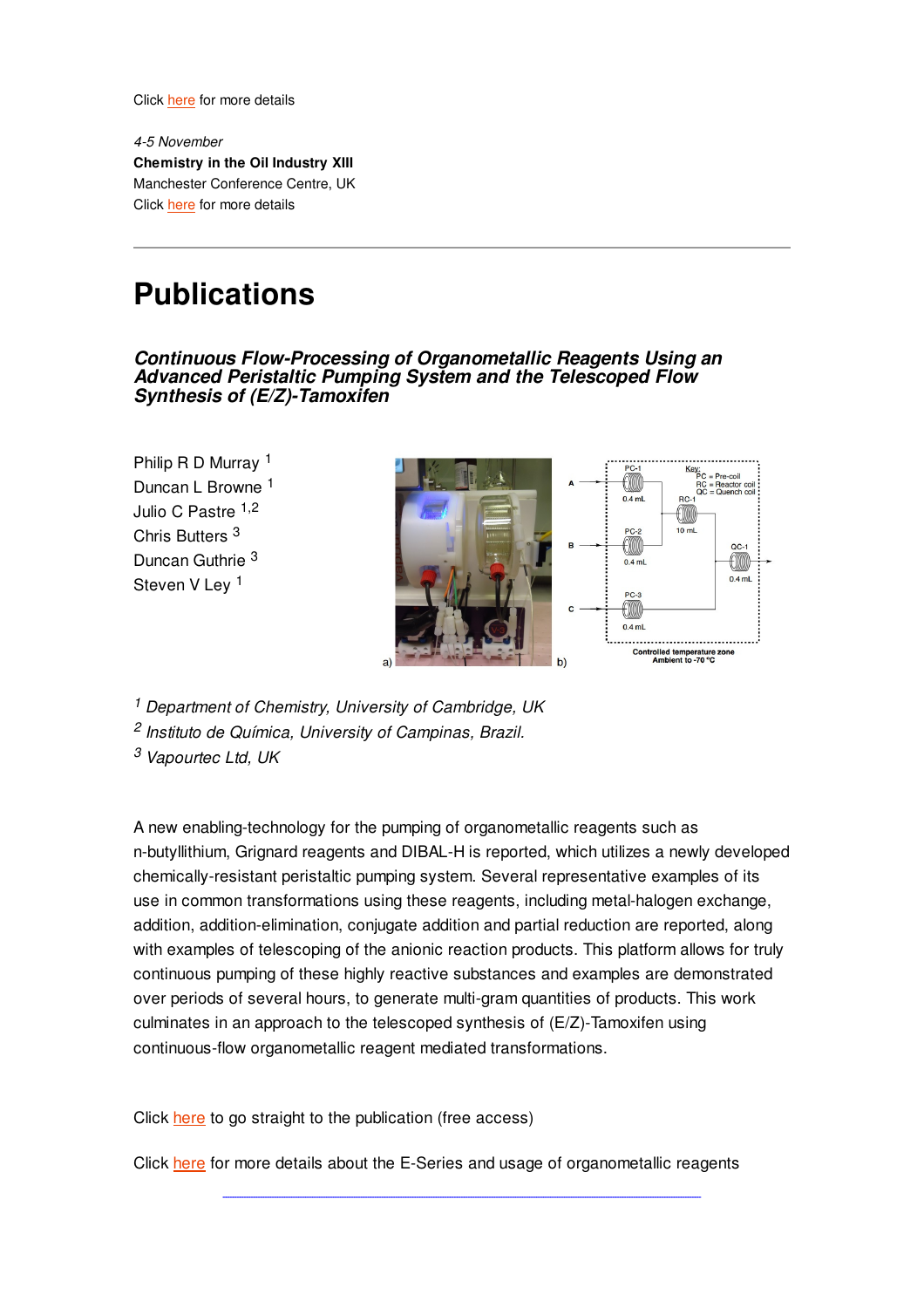## **First Example of Alkyl-Aryl Negishi Cross-Coupling in Flow: Mild, Efficient and Clean Introduction of Functionalized Alkyl Groups**



<sup>1</sup> Janssen Research and Development Department of Medicinal Chemistry, Janssen-Cilag, Spain

 $2$ Department of Chemistry, Molecular Design and Synthesis University of Leuven, **Belgium** 

 $3$ Universidad de Castilla-La Mancha Facultad de Ciencias y Tecnologías Químicas, Spain

The first example of an alkyl–aryl Negishi coupling in a practical, sustainable, and high-yielding process using a silica-supported catalyst in flow is described. Excellent conversions and good functional group compatibility were obtained under very mild conditions. Functionalized alkyl groups were also introduced to provide access to synthetically useful molecules and to demonstrate the versatility of the method. The scalability was assessed, and a throughput of 7.5 mmol/h of processed substrate was achieved. All crude products were free from phosphine derivatives and ready for use in subsequent reaction steps.

Click here to go straight to the publication

## **Microwave heating and conventionally-heated continuous-flow processing as tools for performing cleaner palladium-catalyzed decarboxylative couplings using oxygen as the oxidant – a proof of principle study**

DiAndra Rudzinski Nicholas Leadbeater

## Department of Chemistry, University of Connecticut, USA

A microwave unit interfaced with a gas-loading accessory is used as a tool for facilitating the palladium-catalyzed decarboxylative Heck reaction of 2,6-dimethoxybenzoic acid and methyl acrylate using molecular oxygen as the oxidant. The reaction is complete in less time and at a lower catalyst loading than when using conventional approaches. The reaction is scaled up using continuous-flow processing employing a reactor in which both gas input and heating can be performed simultaneously. An 86% isolated product yield is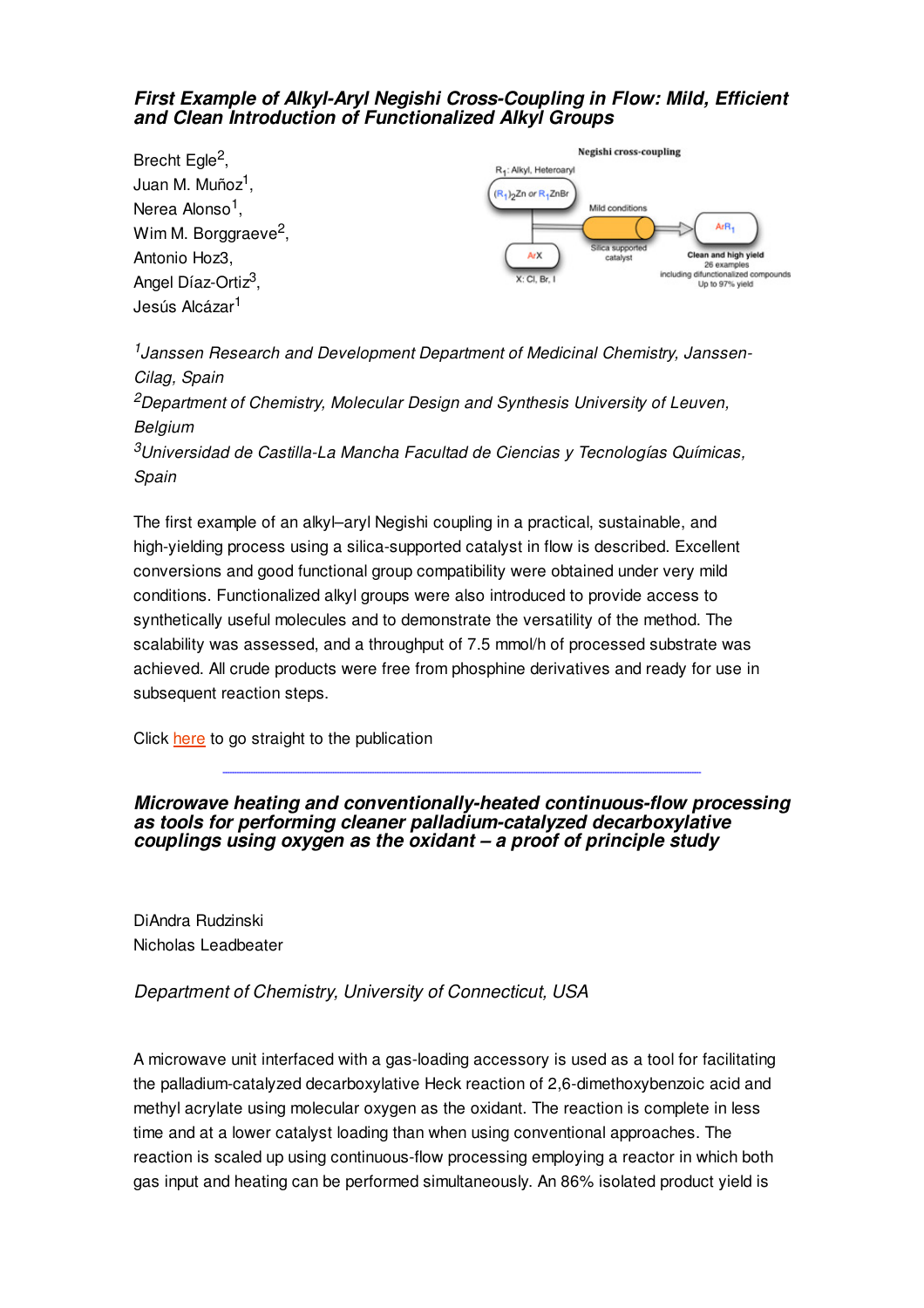obtained. This proof-of-principle study paves the way for the technology to be used in other cases of these increasingly popular decarboxylative coupling reactions.

Click here to go straight to the publication

## **Integrated Synthesis and Testing of Substituted Xanthine Based DPP4 Inhibitors: Application to Drug Discovery**

Werngard Czechtizky<sup>1</sup>, Jüergen Dedio <sup>1</sup>, Bimbisar Desai <sup>2</sup>, Karen Dixon <sup>2</sup>, Elizabeth Farrant <sup>2</sup>, Qixing Feng<sup>2</sup>, Trevor Morgan <sup>2</sup>, David M. Parry <sup>2</sup>, Manoj K. Ramjee <sup>2</sup>, Christopher N. Selway<sup>2</sup>, Thorsten Schmidt<sup>1</sup>, Gary J. Tarver \*<sup>2</sup>, Adrian G. Wright <sup>2</sup>



<sup>1</sup> Sanofi-Aventis, Frankfurt, **Germany** <sup>2</sup> Cyclofluidic Ltd., U.K.

A novel integrated discovery platform has been used to synthesize and biologically assay a series of xanthine-derived dipeptidyl peptidase 4 (DPP4) antagonists. Design, synthesis, purification, quantitation, dilution, and bioassay have all been fully integrated to allow continuous automated operation. The system has been validated against a set of known DPP4 inhibitors and shown to give excellent correlation between traditional medicinal chemistry generated biological data and platform data. Each iterative loop of synthesis through biological assay took two hours in total, demonstrating rapid iterative structure– activity relationship generation.

Click here to go straight to the publication

**Applying Flow Chemistry: Methods, Materials, and Multistep Synthesis**

D. Tyler McQuade \*13 Peter H. Seeberger <sup>12</sup> Evolution of the Organic Reactor